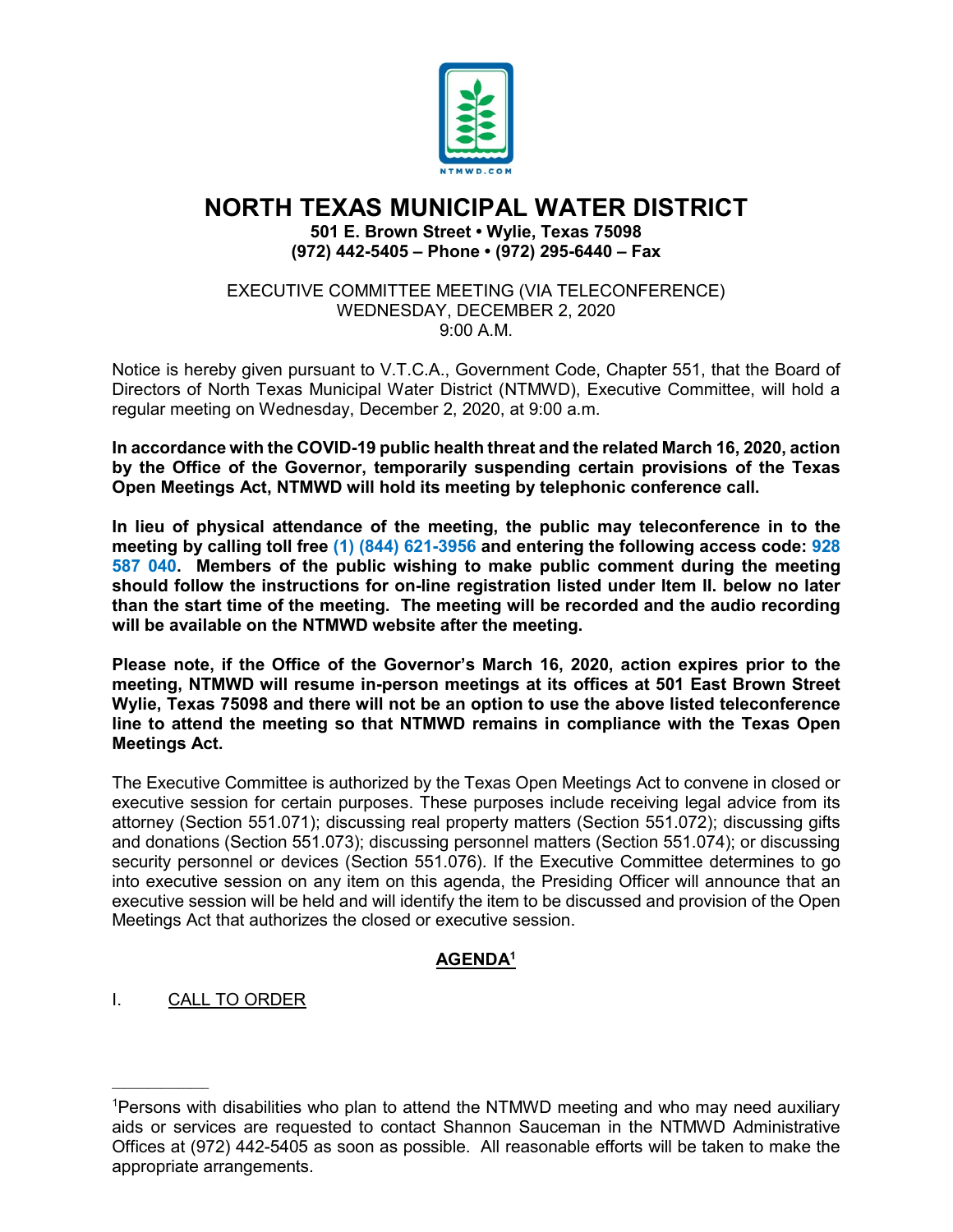#### II. PUBLIC COMMENTS (FOR TELECONFERENCE COMMITTEE MEETINGS ONLY)

INSTRUCTIONS FOR PUBLIC COMMENT ON-LINE REGISTRATION: Prior to the start of the Board meeting, members of the public wishing to provide public comment must submit via email to [PublicRelations.Info@ntmwd.com](mailto:PublicRelations.Info@ntmwd.com) their first and last name, organization, comment topic, mailing address and email address. During the public comment portion of the meeting, speakers will be recognized by name and asked to provide their comments. The time limit is five (5) minutes per speaker, not to exceed a total of thirty (30) minutes for all speakers. The Board may not discuss these items, but may respond with factual or policy information. Public comment is provided for committee meetings held by teleconference during the COVID-19 health threat to confirm the opportunity for two-way communication with the public during the meeting.

#### III. ACTION ITEMS

- A. Consider approval of minutes of Executive Committee meeting November 4, 2020
- B. Discussion and possible action on Board Members requested potential future agenda items
- C. Discussion and possible action on potential changes to the District's enabling legislation related to Board governance
- IV. DISCUSSION ITEMS
	- A. Chairman/Interim Executive Director's Status Report concerning legislation and regulatory matters, budgets, current projects and ongoing programs of the District including the Regional Water System, Regional Wastewater System, Regional Solid Waste System, Watershed Protection, and Water Conservation
	- B. Discuss status of Member City contract matters including:
		- 1. *Petitions of the Cities of Garland, Mesquite, Plano and Richardson Appealing Wholesale Water Rates Implemented by North Texas Municipal Water District,*  Docket Nos. 46662, 47863, 49043, and 50382 before the Public Utility Commission of Texas
		- 2. Update on settlement status
	- C. Agendas for December 2020 Board meeting and Committee meetings
		- 1. Legislative Committee meeting
		- 2. Finance Committee meeting
		- 3. Real Estate Committee meeting
		- 4. Wastewater Committee meeting
		- 5. Water Committee meeting
		- 6. Regular Board meeting
	- D. Operations and Maintenance update
		- 1. Water System update
			- a. Update on 60-inch McKinney Parallel Pipeline break in Wylie, Texas